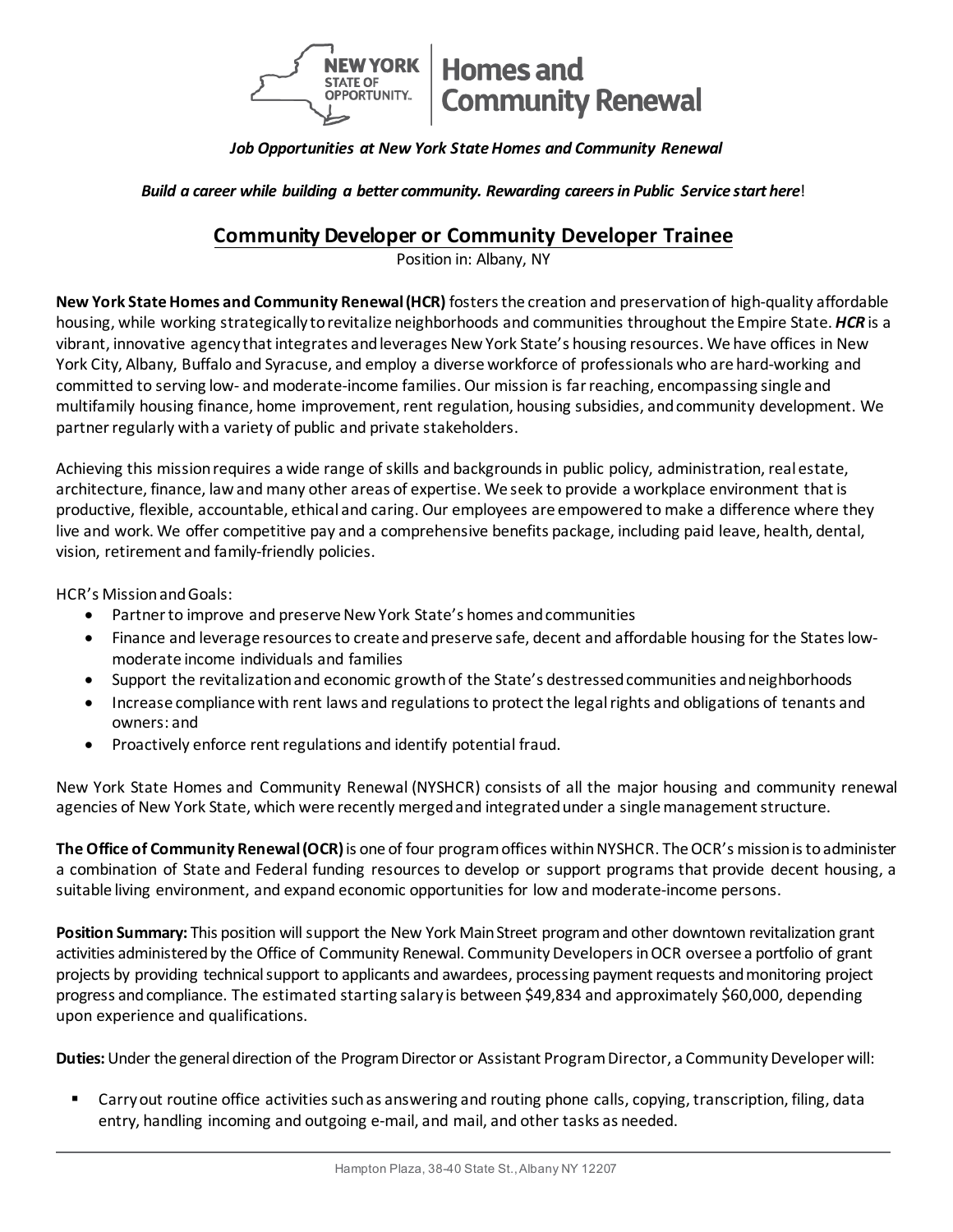

## *Job Opportunities at New York State Homes and Community Renewal*

- **Phart memos, correspondence, reports, manuals, presentations or other documents as needed.**
- **Provide database record keeping and reporting support.**
- **Understand and articulate program rules and regulations.**
- Assist in providing and directing technical assistance to program grantees to ensure comprehension of program regulations, requirements, and the application and award processes.
- Assist with review of all Program-related applications and reports and assist with other grant administration correspondence.
- Assist with review and processing of all program-related payment requests and contracts.
- Attend, participate, conduct presentations and/or assist with preparation for community development meetings, conferences, webinars and workshops.
- **EXE** Represent the Office of Community Renewal in community development meetings, conferences, and interagency working groups including the Regional Economic Development Councils (REDC) and Downtown Revitalization Initiative (DRI) activities;
- **Special projects and general Program-related support and assistance, as needed.**

These positions require occasional travel. Amount of travel varies throughout the year.

This job description is not intended to be all inclusive and employee will be expected to perform other reasonably related duties as assigned.

## **Minimum Qualifications and Desired Skills:**

- Bachelor's degree in humanities or business field plus two (2) years of work experience in grants or project management position. Comparable, relevant work experience will be considered;
- Experience and/or interest in Historic Preservation, Downtown Revitalization, Housing, Community & Economic Development;
- Demonstrated experience performing administrative duties with speed and accuracy without immediate and constant supervision.
- Ability to communicate effectively both orally and in writing with attention to detail and professionalism in all communications.
- Knowledge of Internet and ability to research and retrieve information.
- Strong analytical, organizational, and problem-solving skills; self-motivated with ability to work under pressure, while prioritizing and managing multiple tasks.
- Database management, database navigation experience.
- **Experience with reporting software such as Crystal Reports, and PDF forms.**
- **EXECOMPTER EXPERIES COMPTER COMPTER LIGATE COMPTERIST COMPTER** 
	- **Word**

Creating new documents, formatting, typing a full range of correspondence, reports, creating templates, proofreading for content, and editing using knowledge of grammar, punctuation, and spelling. Experience using forms, table of contents, and advanced formatting features preferred.

- **Excel**

Creating new spreadsheets, recording, arranging, organizing, and formatting data. This includes tracking and monitoring the status of project events or workflows in a detailed spreadsheet format. Ability to work in multiple worksheets, perform calculations, compose formulas and functions such as pivot tables is preferred.